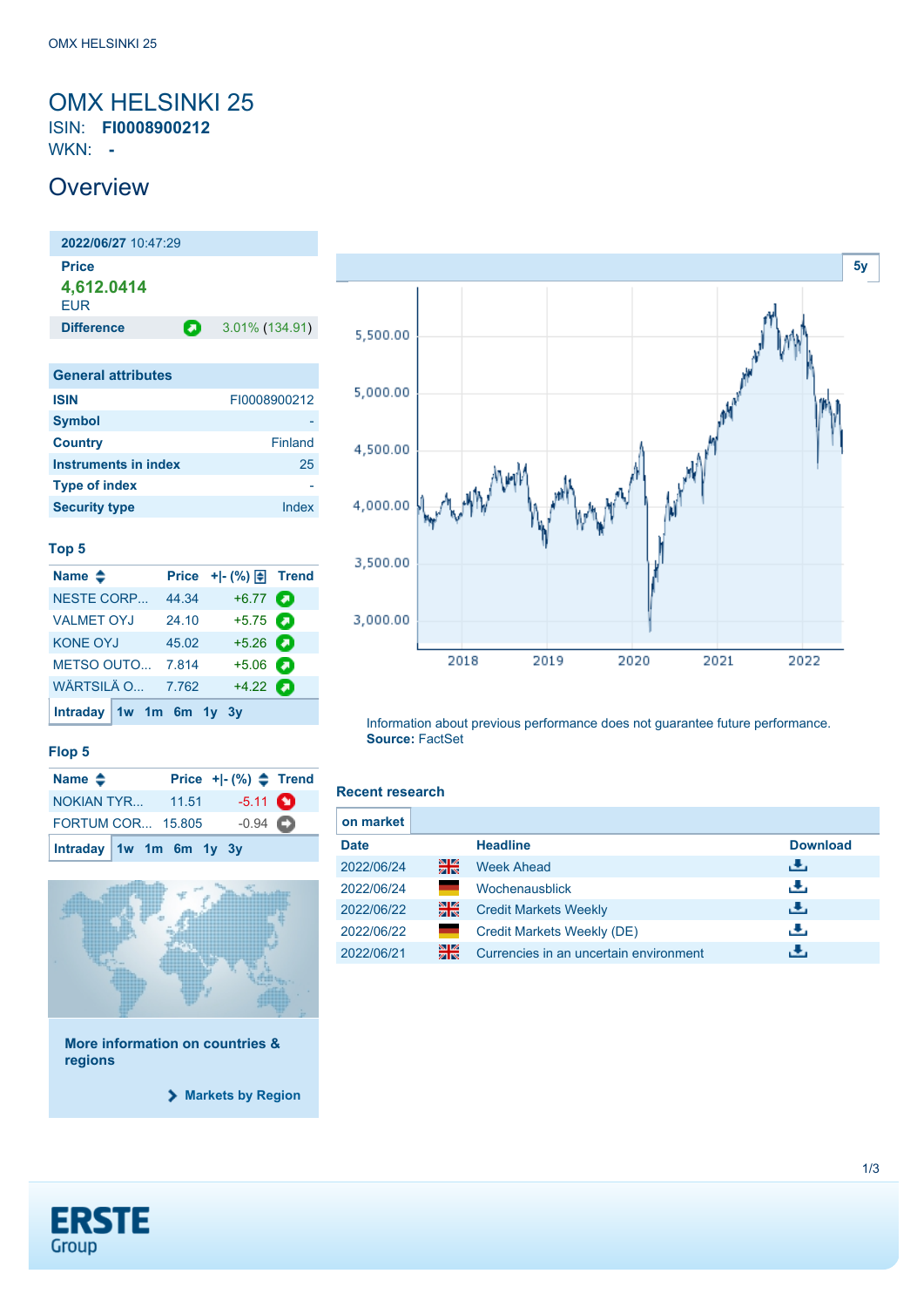## Details

**2022/06/27** 10:47:29 **Price**

**4,612.0414**

**EUR** 

**Difference a** 3.01% (134.91)

| <b>General attributes</b> |                |
|---------------------------|----------------|
| <b>ISIN</b>               | FI0008900212   |
| <b>Symbol</b>             |                |
| <b>Country</b>            | <b>Finland</b> |
| <b>Security type</b>      | Index          |
| Instruments in index      | 25             |

| <b>Market data</b> |                |
|--------------------|----------------|
| <b>Open</b>        | 4,543.2049 EUR |
| <b>High</b>        | 4,633.8763 EUR |
| Low                | 4,540.1620 EUR |
| Close (prev. day)  | 4,477.1337 EUR |
| Trading volume (m) | 10,242,732     |
| Volume (pcs)       | 145.821.070    |

| <b>Performance and Risk</b>                    |                              |       |       |  |  |
|------------------------------------------------|------------------------------|-------|-------|--|--|
|                                                | 6 <sub>m</sub>               | 1v    | 3v    |  |  |
| <b>Perf</b> (%)                                | $-19.10\% -15.29\% +13.52\%$ |       |       |  |  |
| <b>Perf (abs.)</b> $-1,057.35 -808.32 +533.06$ |                              |       |       |  |  |
| <b>Beta</b>                                    |                              |       |       |  |  |
| <b>Volatility</b>                              | 26.03                        | 21.30 | 22.05 |  |  |



Information about previous performance does not guarantee future performance. **Source:** FactSet

| <b>Price data</b>                           |                             |
|---------------------------------------------|-----------------------------|
| Ø price 5 days   Ø volume 5 days (pcs.)     | 4,599.1587 EUR (41,135,415) |
| Ø price 30 days   Ø volume 30 days (pcs.)   | 4,757.9238 EUR (35,437,179) |
| Ø price 100 days   Ø volume 100 days (pcs.) | 4,863.2214 EUR (43,334,281) |
| Ø price 250 days   Ø volume 250 days (pcs.) | 5,250.8539 EUR (37,778,337) |
| <b>YTD High   date</b>                      | 5,706.5430 EUR (2022/01/05) |
| <b>YTD Low   date</b>                       | 4,140.3302 EUR (2022/03/07) |
| 52 Weeks High   date                        | 5,804.2551 EUR (2021/09/07) |
| 52 Weeks Low   date                         | 4,140.3302 EUR (2022/03/07) |